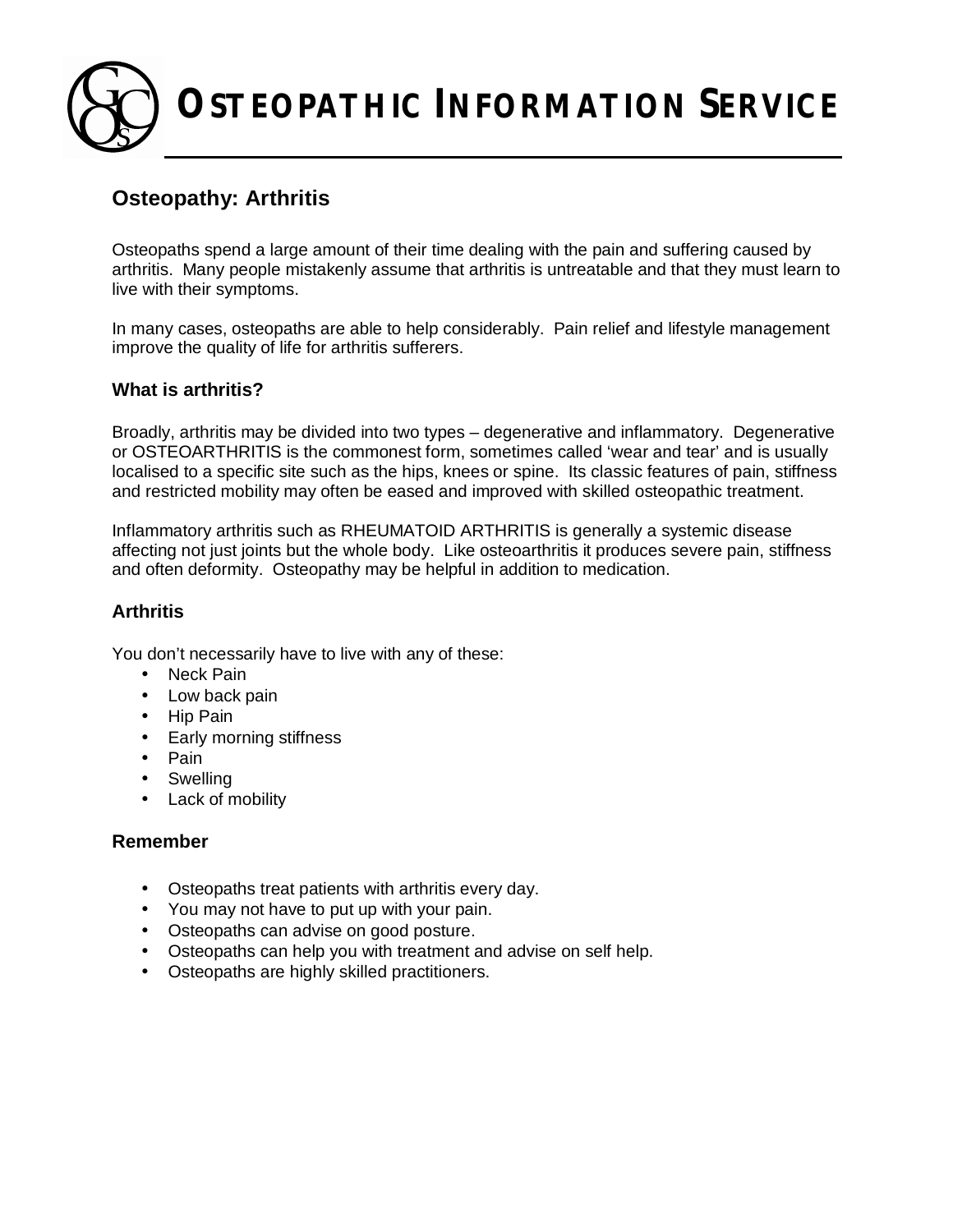# **Why osteopathy?**

Osteopathic treatment can do a great deal to reduce pain, ease swelling and improve mobility and range of joint movement.

There are many popular misconceptions about arthritis. For example: 'Degenerative change on x-rays means that nothing can be done. Pain killers or anti-inflammatories are the only answer'. In fact, joint wear and tear is normal after the age of 35 and does not necessarily mean you will have any symptoms. The osteopath may well require x-rays, blood tests or even MRI scans to assess the extent of your condition. Treatment is not painful and often, symptom relief begins immediately.

#### **Treatment**

Treatment is aimed at improving mobility and reducing inflammation by using gentle, manual osteopathic techniques on joints, muscles and ligaments. You will be given positive advice related to your lifestyle about how you use your body.

Age is no barrier to osteopathy since each patient is considered individually and treatment is gentle. You may also be given advice about your diet, which in some people may be a factor in their arthritis. Exercises to do at home may also be prescribed to improve joint function and to reduce muscle spasm. Exercise in warm water or salt baths may also be recommended.

Osteopathy is not a cure-all and there are situations when surgery may be necessary – such as a hip replacement when you will be referred to a specialist via your GP. However, osteopathy can help with rehabilitation after surgery.

#### **Visiting an osteopath**

On your first visit, and before examination begins, the osteopath will discuss and record your medical history in detail. You will then normally be asked to remove some of your clothing so that a series of observations and biomechanical assessments can be made.

The osteopath will then apply a highly developed sense of touch to identify points of weakness or excessive strain throughout the body. Further investigations may include an x-ray or blood test. This will allow a full diagnosis of the problem and will enable the osteopath to tailor a treatment plan to your needs.

Your osteopath should make you feel at ease and tell you what is happening throughout your consultation. You should ask questions if you have any concerns. If further medical treatment is needed the osteopath may contact your doctor, with your permission.

# **How much does osteopathy cost?**

You do not need a referral from a GP to see an osteopath. The majority of osteopaths work in private practice so you may choose to approach a practitioner directly and pay for treatment. Fees range from £25 to £50 and above for a single session, depending upon the location of the practice and experience of the osteopath. Typically between two and six treatment sessions are needed, though this varies according to the severity of the problem.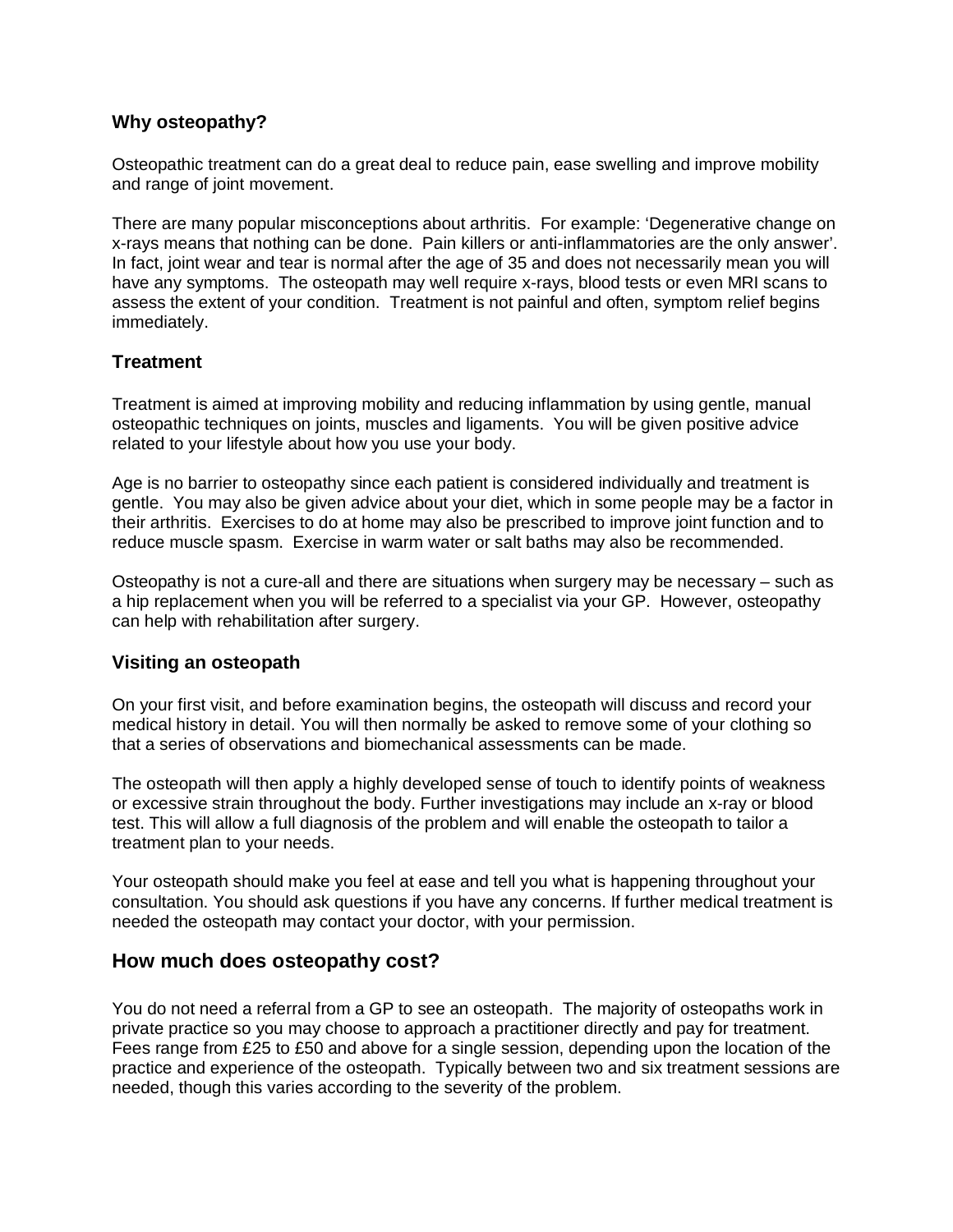An increasing number of osteopaths work alongside GPs, so it may be possible for your doctor to refer you to an osteopath on the NHS. It may also be possible to claim for a course of osteopathy if you have private health insurance policy. Check with your insurance provider to confirm the available level of cover and to find out whether you require a referral from a GP or specialist. All insurance companies have help lines to explain your benefits and methods of claiming.

# **Osteopathy and patient protection**

Patients consulting an osteopath have the same safeguards and rights as when consulting a doctor or dentist. Osteopathy is an established system of diagnosis and treatment, recognised by the British Medical Association as a distinct clinical discipline.

Under the Osteopaths Act of 1993, osteopathy was accorded statutory recognition, and the title "osteopath" protected by law. In the UK it is now a criminal offence to describe oneself as an osteopath unless registered with the General Osteopathic Council (GOsC).

The GOsC regulates, promotes and develops the profession, maintaining a Statutory Register of those entitled to practise. Practitioners on the Register meet the highest standards of safety and competency. They have provided proof of good health, good character and have professional indemnity insurance.

Osteopathic training is demanding and lengthy, and a recognised qualification is only available from osteopathic educational institutions accredited by the GOsC. Trainee osteopaths study anatomy, physiology, pathology, biomechanics and clinical methods during a four or five year honours degree programme. Such wide-ranging medical training gives osteopaths the skills to diagnose conditions when osteopathic treatment is not advisable and the patient must be referred to a GP for further investigation.

Osteopaths are committed to a programme of continuing professional development.

You can obtain details of an osteopath's registration by telephoning the GOsC on **020 7357 6655.**

#### **Finding an osteopath near you**

To find an osteopath near you details are available in Thomson and Yellow Pages directories.

Alternatively contact the GOsC directly at: Osteopathy House 176 Tower Bridge Road London SE1 3LU Tel: 020 7357 6655 Email: [info@osteopathy.org.uk](mailto:info@osteopathy.org.uk) [www.osteopathy.org.uk](http://www.osteopathy.org.uk)